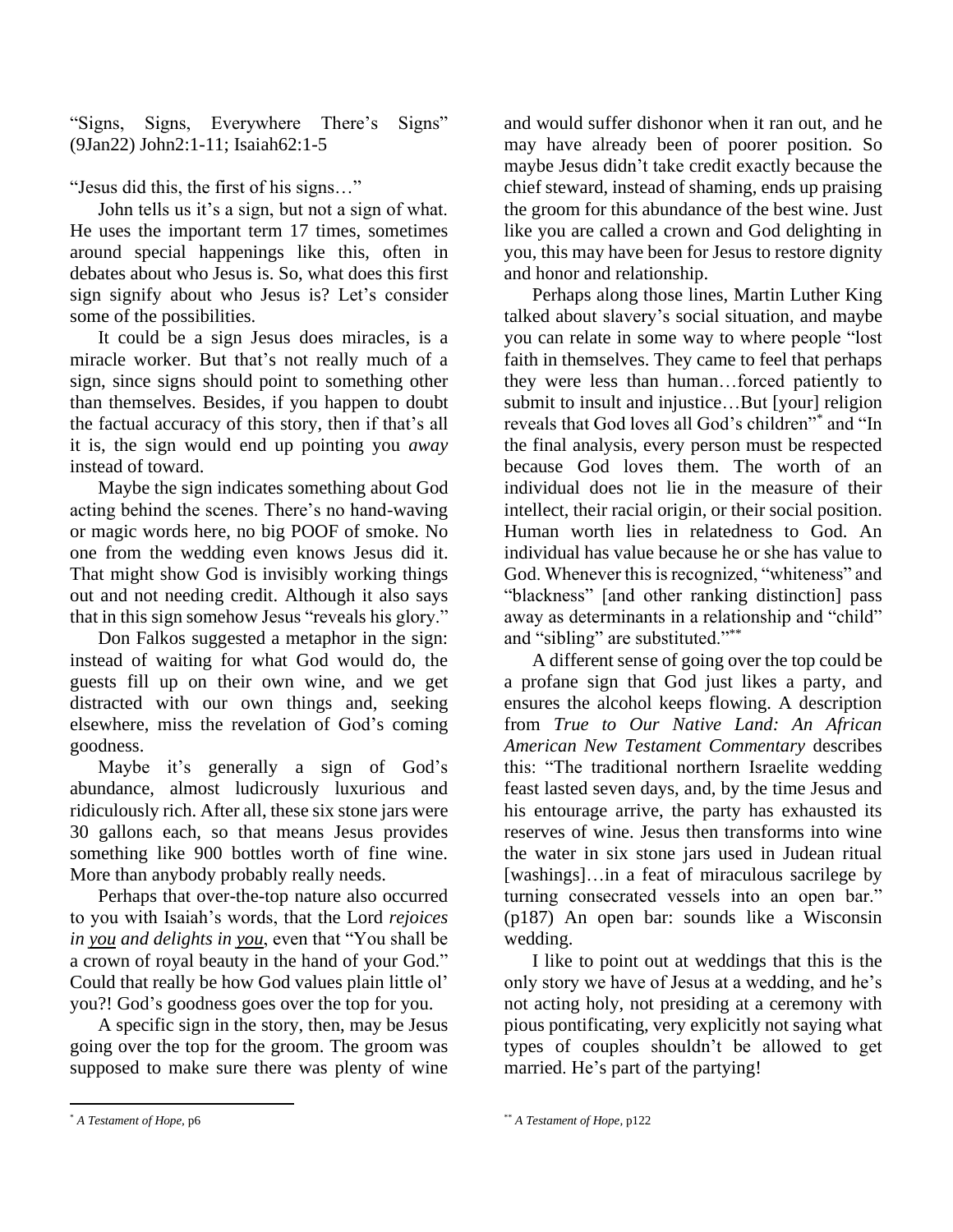The previous commentary concludes: "This 'sign' is the first of several acts in which Jesus shows flagrant disregard for Judean ritual." That says Jesus is actually pointing away from religion and sacred setting as he commandeers the consecrated jars for purification.

And right after this is the story of Jesus cleansing the temple. It could be that at Cana, a northern rural town, Jesus assaults domestic religious systems, and then in the southern big city at the temple overturns the prime public one, perhaps signifying connection with God is found not in institutions but in him and in life together.

Further, Jesus is asked what "sign" he'd give for doing that to the temple. He answers, "destroy this temple, and in three days I will raise it up," and it parenthetically notes he's talking about his death and resurrection.

And death and resurrection may also be signified at Cana. Again, interesting connections include that here and the cross are the only appearances of Jesus' mother in the Gospel of John, and the only times wine is mentioned—one with the best wine and the other sour wine on a sponge; one as his first sign, and the other, after a sip, with him declaring "It is finished." If Jesus first reveals his glory here, he repeatedly says his glory will be complete when his hour has come and he is lifted up on the cross.

As we declare that "on the third day he rose again," the Cana story also began "on the third day." So this may be a sign of death and resurrection, about the fulfillment of God's promises, including Old Testament prophetic visions like: "the LORD of hosts will make for all peoples a feast of rich food, a feast of well-aged wines, of well-aged wines strained clear. And God will destroy the shroud that is cast over all peoples; God will swallow up death forever. Then the Lord GOD will wipe away the tears from all faces, and will take away the disgrace of the people from all the earth" (Isaiah 25:6-8). The first sign Jesus did may point to very big things indeed.

Here's one final bit from MLK that may bring together these various views, including your hope

and your calling: "The cross is the eternal expression of the length to which God will go in order to restore broken community. The resurrection is a symbol of God's triumph over all the forces that seek to block community. The Holy Spirit is the continuing community-creating reality that moves through history. The one who works against community is working against the whole of creation. Therefore…I can only close the gap in broken community by meeting hate with love."\*\*\*

<sup>\*\*\*</sup> *A Testament of Hope,* p20